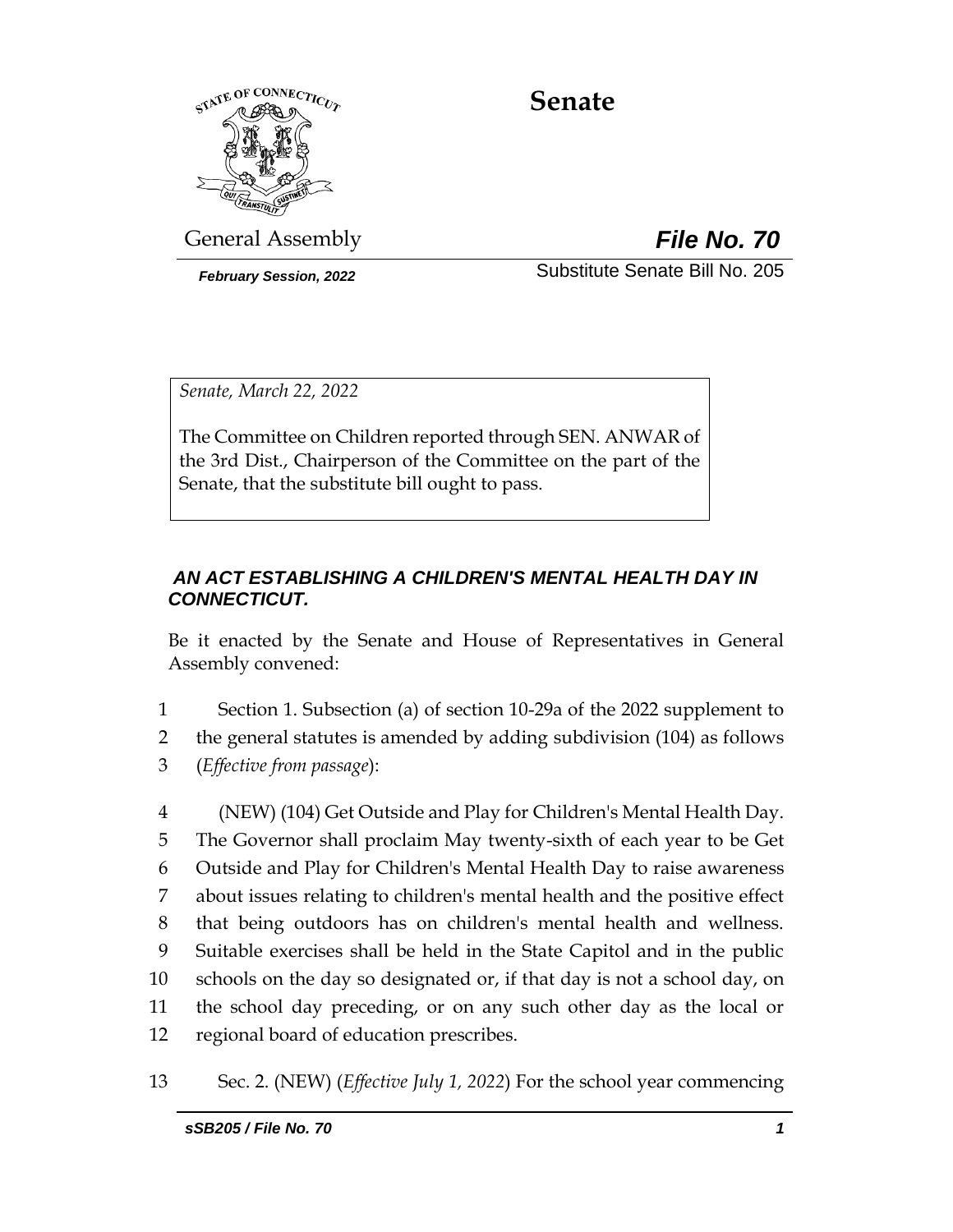July 1, 2022, and each school year thereafter, the Department of Education shall provide annual notice to local and regional boards of education about Get Outside and Play for Children's Mental Health Day, as proclaimed pursuant to subdivision (104) of subsection (a) of section 10-29a of the general statutes, as amended by this act, and include with such notice any suggestions or materials for suitable exercises that may be held in observance of such day.

| This act shall take effect as follows and shall amend the following<br>sections: |                     |             |  |  |  |
|----------------------------------------------------------------------------------|---------------------|-------------|--|--|--|
| Section 1                                                                        | <i>from passage</i> | $10-29a(a)$ |  |  |  |
| Sec. 2                                                                           | July 1, 2022        | New section |  |  |  |

*KID Joint Favorable Subst.*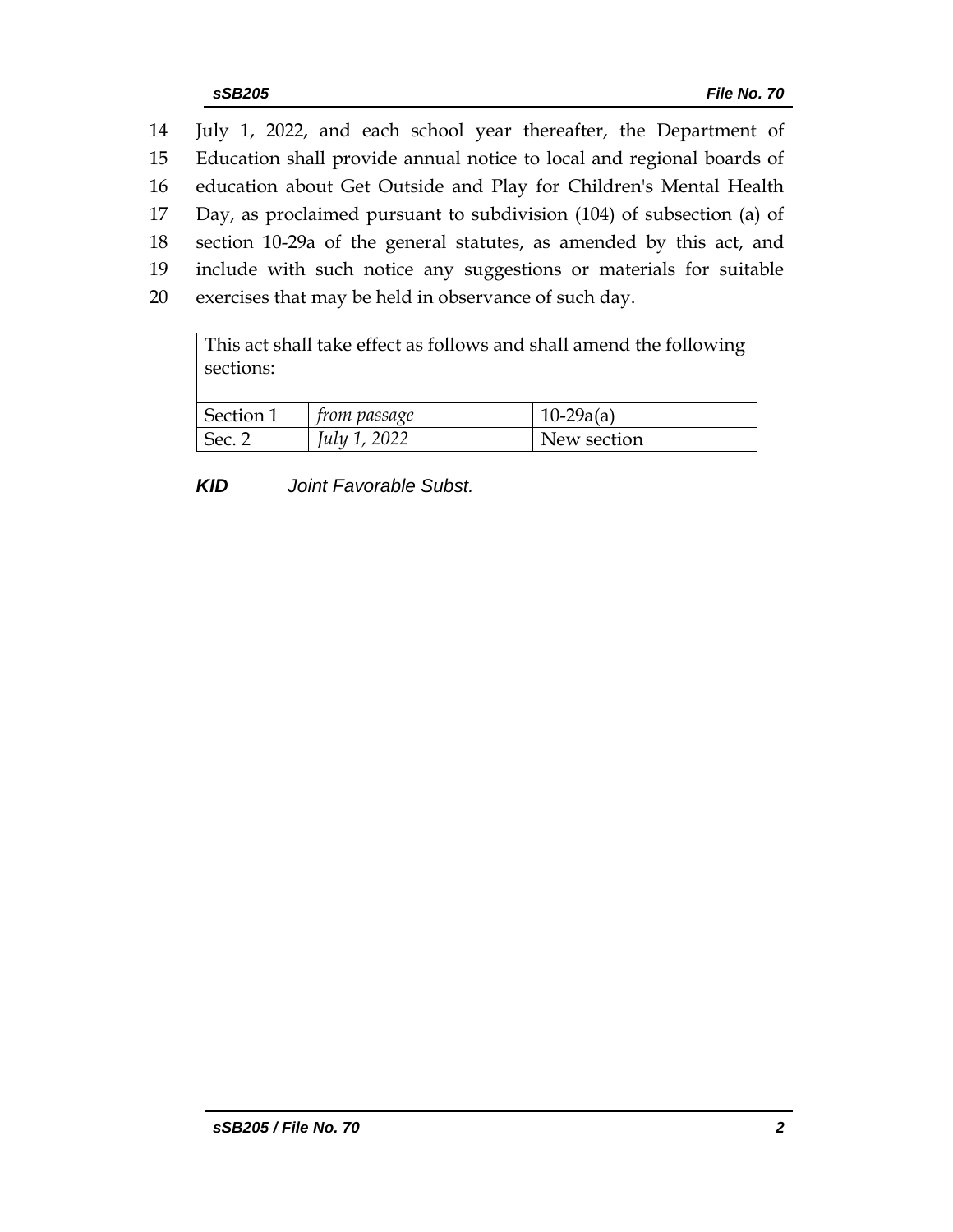*The following Fiscal Impact Statement and Bill Analysis are prepared for the benefit of the members of the General Assembly, solely for purposes of information, summarization and explanation and do not represent the intent of the General Assembly or either chamber thereof for any purpose. In general,*  fiscal impacts are based upon a variety of informational sources, including the analyst's professional *knowledge. Whenever applicable, agency data is consulted as part of the analysis, however final products do not necessarily reflect an assessment from any specific department.*

# *OFA Fiscal Note*

#### *State Impact:*

| <b>Agency Affected</b> | <b>Fund-Effect</b>     | FY 23 \$  | FY 24 \$  |
|------------------------|------------------------|-----------|-----------|
| Various State Agencies | GF - Potential<br>Cost | See Below | See Below |

Note: GF=General Fund

#### *Municipal Impact:*

| <b>Municipalities</b>      | <b>Effect</b> | FY 23 \$  | FY 24 \$  |
|----------------------------|---------------|-----------|-----------|
| Various Local and Regional | Potential     | See Below | See Below |
| <b>School Districts</b>    | Cost          |           |           |

### *Explanation*

The bill establishes a Get Outside and Play for Children's Mental Health Day and requires exercises observing the day as designated by the Governor at both the State Capitol and in local and regional school districts.

Various state agencies and school districts may incur minimal costs for engaging in the exercises designated by the Governor. The level of costs for affected agencies and municipalities will be dependent upon the location, nature, and size of exercises.

## *The Out Years*

The annualized ongoing fiscal impact identified above would continue into the future subject to inflation.